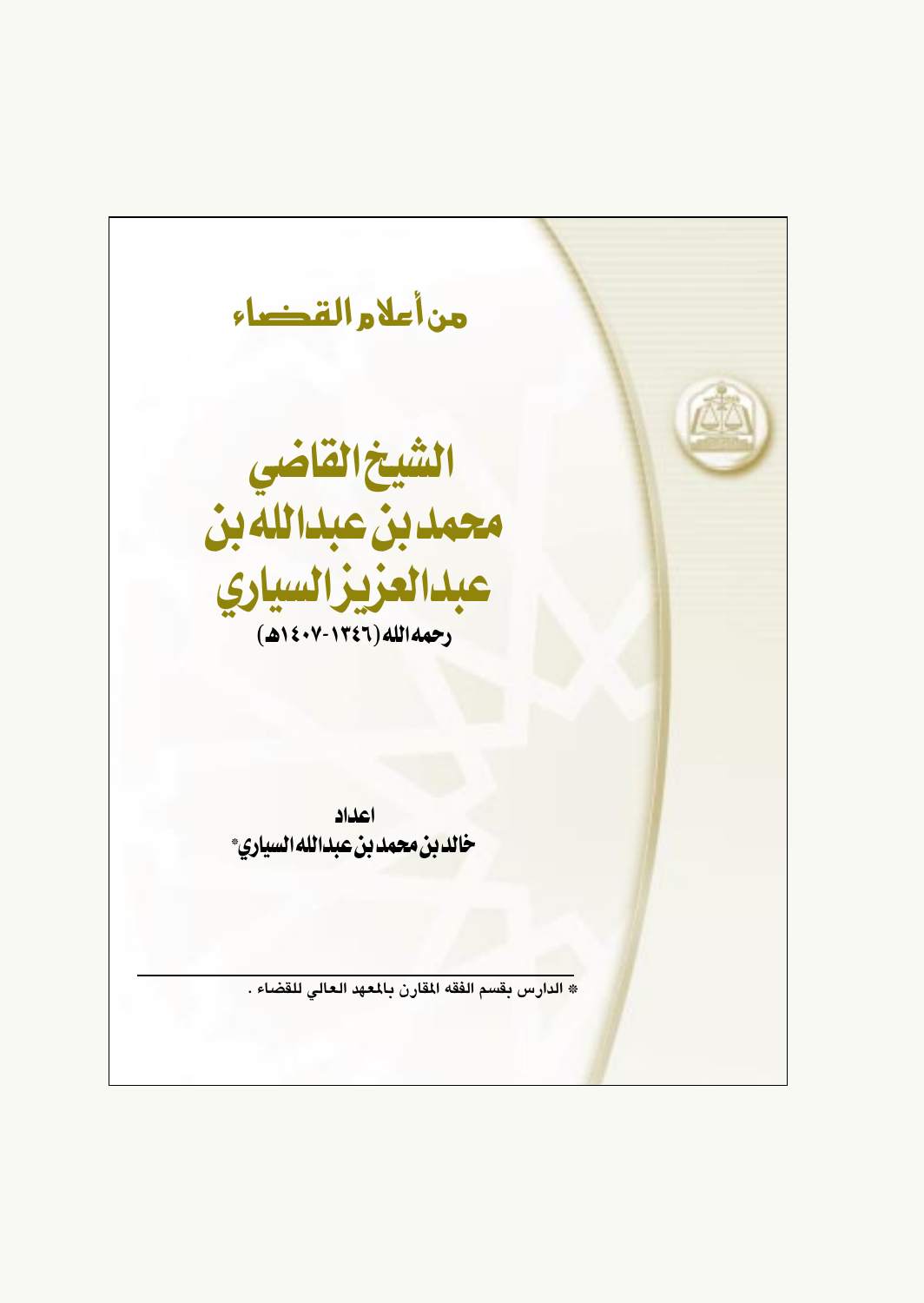من أعلام القضاء

الحمدلله، والصلاة والسلام على رسوله، وبعد: فإن طلب العلم من أشرف الأعمال وأسماها ، وإن احترام أهل العلم ومعرفة قدرهم من صفات أهل الفضل والمروءات، ولا ينقص قدرهم، أو يتنقص منزلتهم، من كـان كذلك يحال .

ولذا كان لأهله من الصدارة والمكان – لا سيما في مجتمع سلفي صحيح المعتقد، قد صفت نفوس أفراده، وتجرّدت من المآرب والأغراض، كما في مجتمع بلادنا بفضل الله تعالى – ما لا ينكره من له خبر بأحوال الناس ، ومتابعة لحركة التأليف والتدوين ، واطلاع على ما ينشر ويذاع.

وإني في هذه الورقات، أحاول أن أوفي أحد حكَّام شرع الله، وأحد رجالات القضاء في بلادنا المعطاءة، شيئاً من حقه بالذكر ، وبإفراد ترجمة عنه؛ عرفاناً لفضله، ووفاءً بحقه، وتسجيلاً لأبرز مراحل حياته ومواقفه .

وإن كان المترجم له، تربطه بكاتب هذه الأسطرأعلى روابط النسب، على أن ما أقوم به ليس بدعاً من الفعل، إذ هو سكيكة مطروقة، وجادة مسلوكة، لأهل العلم والفضل ؛ فهذا الإمام البخاري قد ترجم لوالده . وهذا الإمام أحمد ، والقاضي عياض ، والقاضي أبو يعلى؛ قد سطَّر تراجم لهم أبنائهم .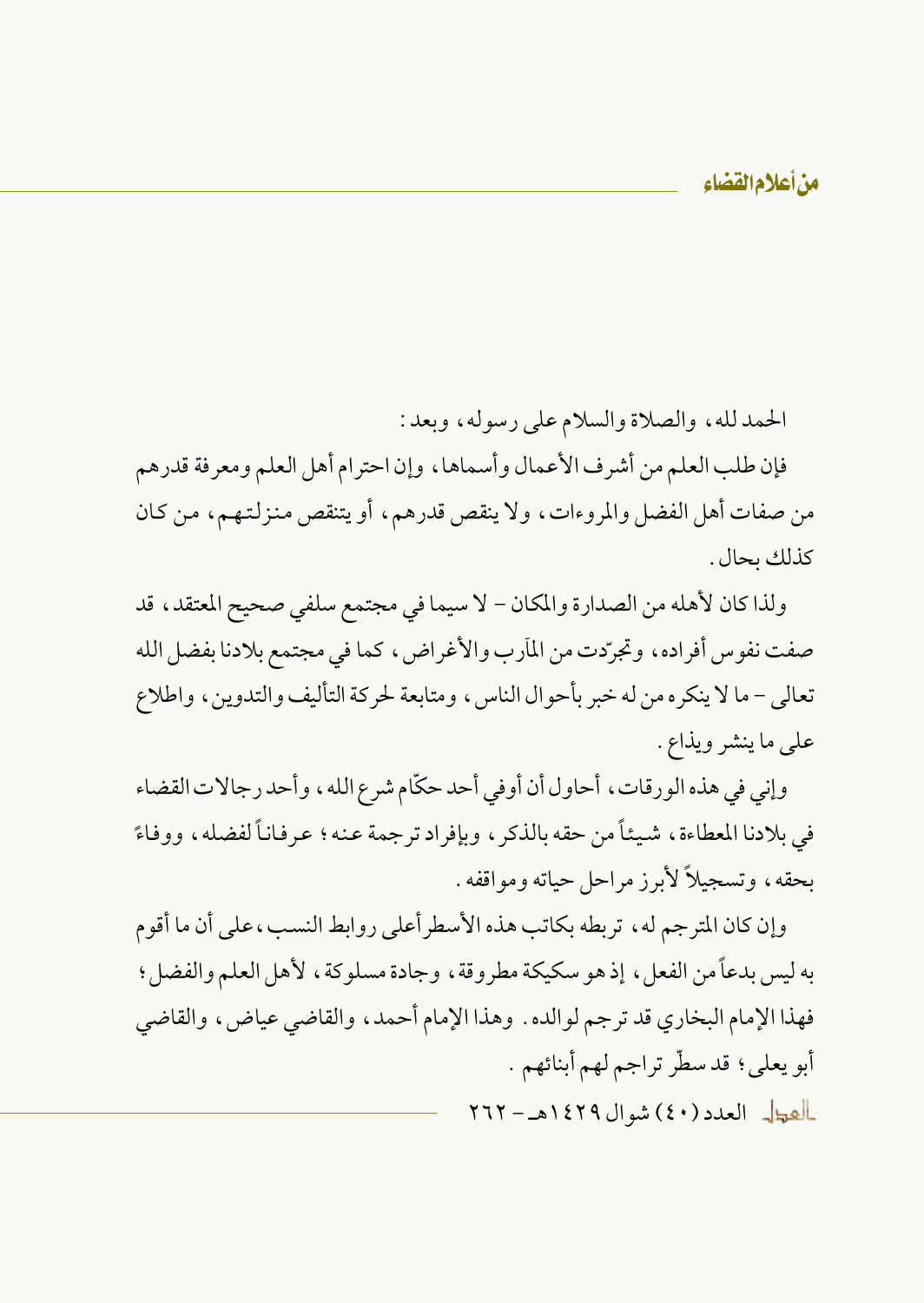الشيخ محمد بن عبدالله بن عبدالعزيز السياري

ولرغبة فضيلة الدكتور على بن راشد الدبيان، القاضي بوزارة العدل تزويد المجلة بترجمة له .

اسمه ونسبه:

هو محمد بن عبدالله بن عبدالعزيز بن عبدالله بن ناصر بن محمد بن عثمـان بن محمد بن فليح بن حفير بن سعد بن محسن بن سيّار بن شقير بن حزمي، الخالدي . والسيايرة، من الجبور، من قبيلة بني خالد .

نزل السيايرة بلدة القصب قادمين من بادية بني خالد في الأحساء، في أواخر القرن العاشر الهجري، وسكنوها وتأمّروا فيها حتى أخر القرن الحادي عشر الهجري، ثم تفرقوا في قرى نجد؛ لأسباب متفرقة .

موللده ونشأته:

ولد الشيخ محمد في عام (١٣٤٦هـ)، في بلدة (القصب)(١) . نشأ في كنف أبويه فربياه تربية مستقيمة، ونشأة طيبة . واشتغل مع أبيه في الفلاحة والحرث مدة من الزمن، ثم رعي الأغنام والإبل .

حفظه القرآن الكريم: حرص والده على تعليمه القر آن ، فأدخله الكتّاب ، وعمر ه خمس سنين ، وحفظ عن ظهر قلب قسماً كبيراً من القرآن قبل أن يبلغ .

(١) من بلدان إقليم الوشم، وهي الآن مركز حكومي، يتبع محافظة شقراء، بمنطقة الرياض. ٢٦٣ - العدد (٤٠) شوال ١٤٢٩هـ العط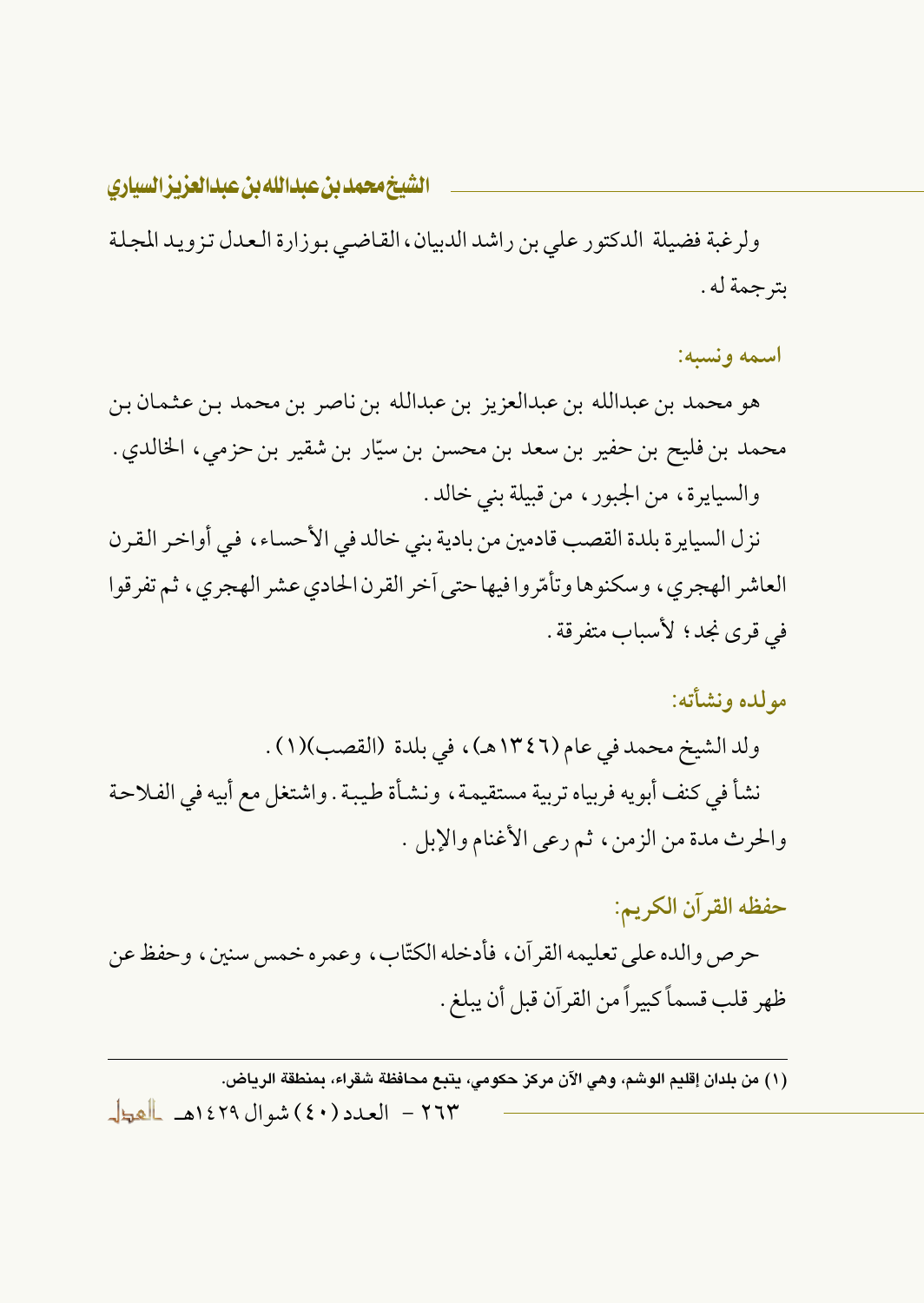وكان معلمه في القرآن، الحافظ الماهر والعابد النحرير(٢)، عبدالعزيز بن محارب، (٣)، فجوِّد قراءته، وضبط عليه حفظه في القرآن.

ثم حرص أبوه على تحفيظه القرآن الكريم عن ظهر قلب، فكان يُكرهه على ذلك، ويضربه ؛ لأنه كان صغيراً فلا يقرأ بنفسه ، فأنجح الله مقصد الو الد (عبدالله) ، ويسِّر لابنه (محمد) حفظ الكتاب العزيز عن ظهر قلب فأتقنه .

طلبة العلم:

كان الشيخ عبدالله بن عبدالوهاب بن زاحم - رحمه الله - ، قاضياً في الداهنة ، ويأتي بين الحين والآخر لبلدة القصب، لكونها بلدهُ ومسقط رأسه، فيجلس لطلاب العلم فيها .

ورغب والد المترجم عنه أن يتعلم ابنه (محمد) عنده، فقرأ عليه مبادئ الأصول، وكتاب التوحيد، واللغة العربية، والفرائض.

ثم رشحه فضيلة الشيخ ابن زاحم لإمامة مسجد في البلد، ويسمى (مسجد الشعبة)، فصدر مرسوم ملكي من ولي العهد آنذاك سعود بن عبدالعزيز ، يأمره بالتزام إمامة المسجد المذكور، فصلَّى بجماعته مدة.

وكان مع إمامته يُدرِّس الطلاب القرآن الكريم ، ويُعلمهم الأحرف العربية على طريقة الكتّاب(٤) . ثم رغب(٥) بعد ذلك إلى الزيادة في طلب العلم، فقدّم استقالته، وسار

- (٣) هو عبدالعزيز بن محمد بن محارب (الحربى) من أطول من علَّم فى الكتاتيب فى بلدة القصب.
- (٤) وذكر ذلك أيضاً الأستاذ ناصر الحميضي في مقال (بيانات التعليم في مدينة القصب)، بموقع مدينة القصب الإلكتروني، حيث قال: (وممن تولي التعليم في الكتاتيب الشيخ محمد بن عبدالله السياري، إلى أن انتقل للرياض حيث أكمل دراسته، وتولى القضاء وكان أخاه عبدالرحمن ينوب عنه في غيابه)اهــ. (٥) في ترجمة النوافذ بخطه (توق).

العطل العدد (٤٠) شوال ١٤٢٩هـ - ٢٦٤

<sup>(</sup>٢) هكذا نعته الوالد رحمه الله.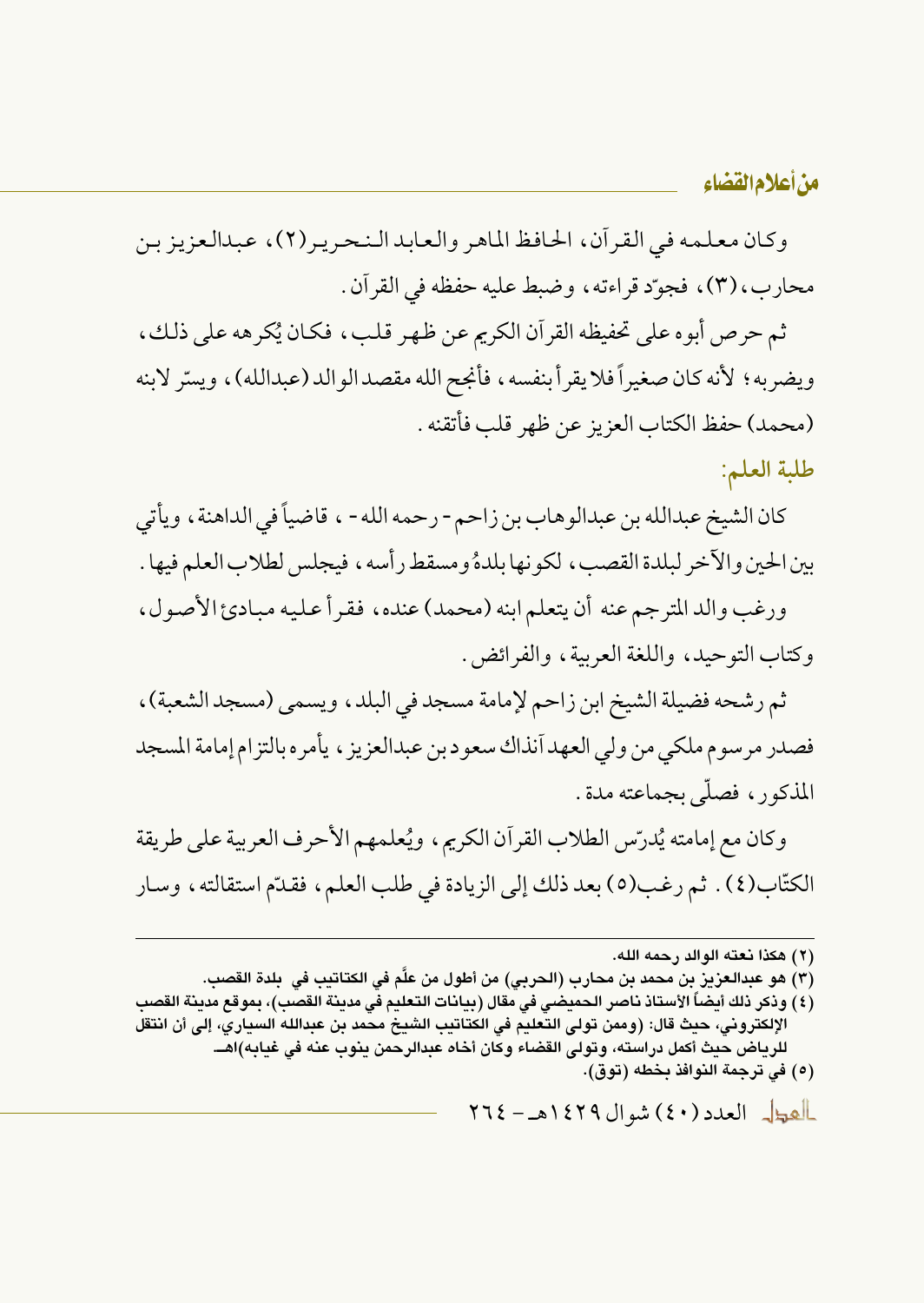الشيخ محمد بن عبدالله بن عبدالعزيز السياري

والتحق بحلقات سماحة مفتى الديار السعودية الشيخ العلامة محمد بن إبراهيم آل الشيخ – رحمه الله تعالى -، ولما علم حفظه للقرآن، ومبادئ العلوم الشرعية، ولا حظ فيه تميزه العلمي ونبوغه، وجّهه للدراسة بالمعهد العلمي . وقد احتاج حال الطلبة إلى تصنيف ، بين من يدرس أربع سنوات ، وخمس سنوات ،

إلى الرياض لطلب العلم.

فكان المترجم له مع من صنفوا للدراسة أربع سنوات .

واجتهد بعد ذلك في قراءة المطولات، وفي أمهات الكتب من الحديث .

تعليمه النظامى: لما فتح المعهد العلمي بالرياض عام (١٣٧١هـ) التحق به، وواصل دراسته في جميع برامجه، وتلقى العلم عن أساتذته، حتى تخرج منه .

ثم التحق بكلية الشريعة بالرياض، وواصل تعليمه فيها منتظماً، حتى تخرج منها عام  $(AYY)$ 

مشايخه: تلقى التعليم على يد عدد من العلماء ، سواء في دروس المساجد في القصب والرياض ومكة، أو في المعهد العلمي، وكلية الشريعة، ومنهم - رحمهم الله جميعاً - :

> (٦) هي الآن محافظة القريات، تسمى في السابق (قريات الملح). (٧) هي الآن محافظة تابعة لمنطقة عسير. (٨) ميسان واد كبير من أودية بالحارث، وهو الآن مركز يتبع لمحافظة الطائف. (٩) هو الآن مركز حكومي، يتبع محافظة عفيف.

٢٦٥ - العدد (٤٠) شوال ١٤٢٩هـ العط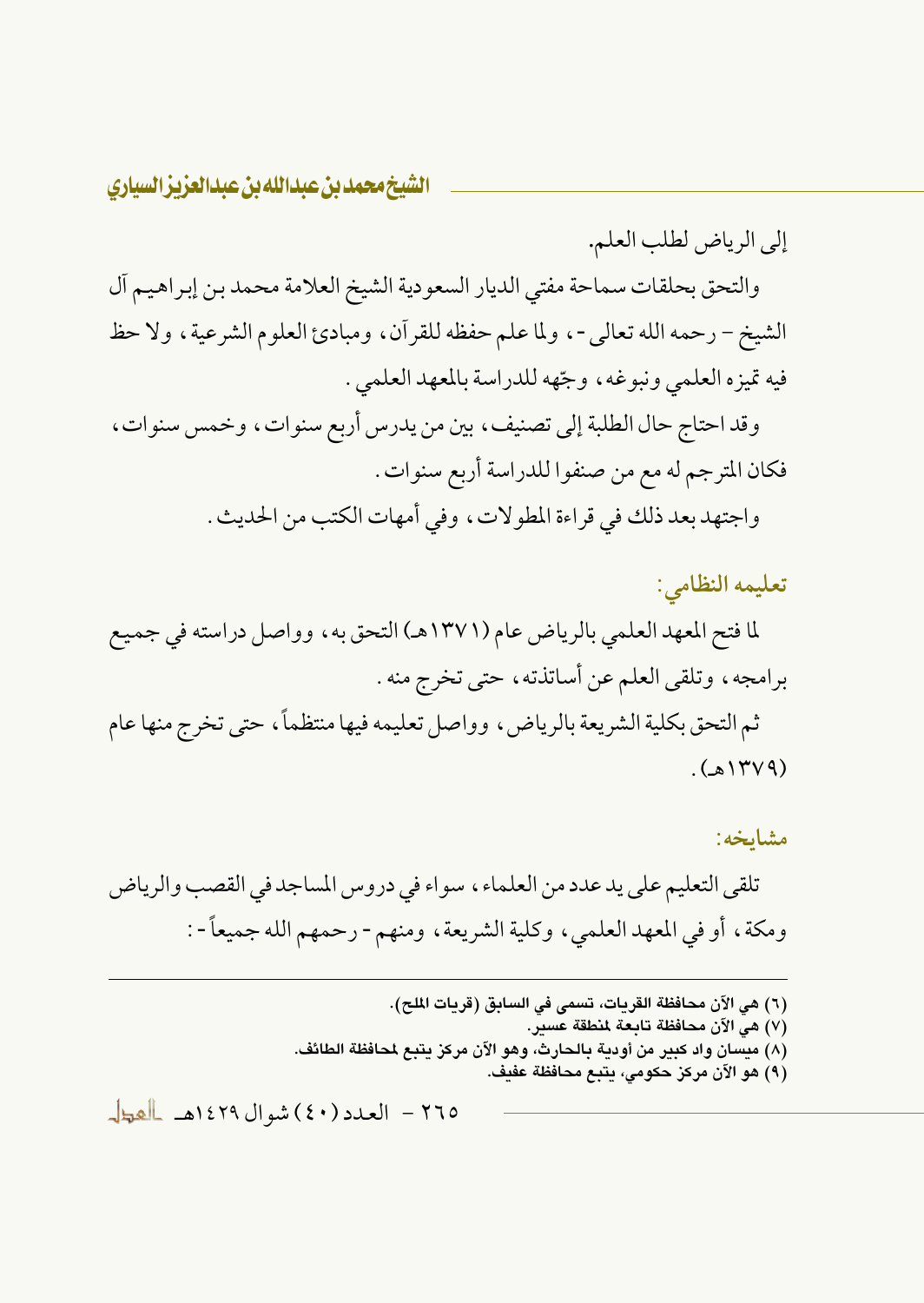الشيخ عبدالله بن عبدالوهاب بن زاحم، وسماحة الشيخ محمد بن إبراهيم آل الشيخ، والشيخ عبدالعزيز بن محارب الحريبي ، والشيخ عبداللطيف بن إبراهيم آل الشيخ، وسماحة الشيخ عبدالعزيز بن عبدالله بن باز ، والشيخ محمد الأمين الشنقيطي ، والشيخ عبدالعزيز بن رشيد، والشيخ عبدالرزاق عفيفي، والشيخ عبدالرزاق حمزة ، والشيخ عبدالرحمن الإفريقي، والشيخ عبدالحق الهاشمي، والشيخ علوي مالكي، الشيخ حسن المشاط، الشيخ عبدالرحمن بن شعلان ، والشيخ عبدالله البسام .

# زملاؤه في الدراسة:

من زملائه في كلية الشريعة : معالى الشيخ صالح بن محمد اللحيدان (رئيس مجلس القضاء الأعلى)، وفضيلة الشيخ محمد بن سليمان البدر (عضو مجلس القضاء الأعلى)، وفضيلة الشيخ محمد بن عبدالله بن الأمير (عضو مجلس القضاء الأعلى)، ومعالى الشيخ سليمان بن عثمان الفالح (نائب رئيس هيئة التحقيق والإدعاء العام سابقاً ومستشار سمو وزير الداخلية)، وفضيلة الشيخ د . صالح بن عبدالعزيز المنصور (ت١٤٢٩هـ)، وفضيلة الشيخ عبدالمحسن بن محمد العباد .

# علاقته بالعلماء:

إن مشاورة أهل العلم، في المسائل والأقضية، لا سيما من له فضل السبق في العلم والقضاء، هو شأن العلماء الذي يحملهم على ذلك، الإعتراف بالقصور والتواضع، فضلاً عن التأني والورع، مع الحرص على إصابة الصواب في المسائل .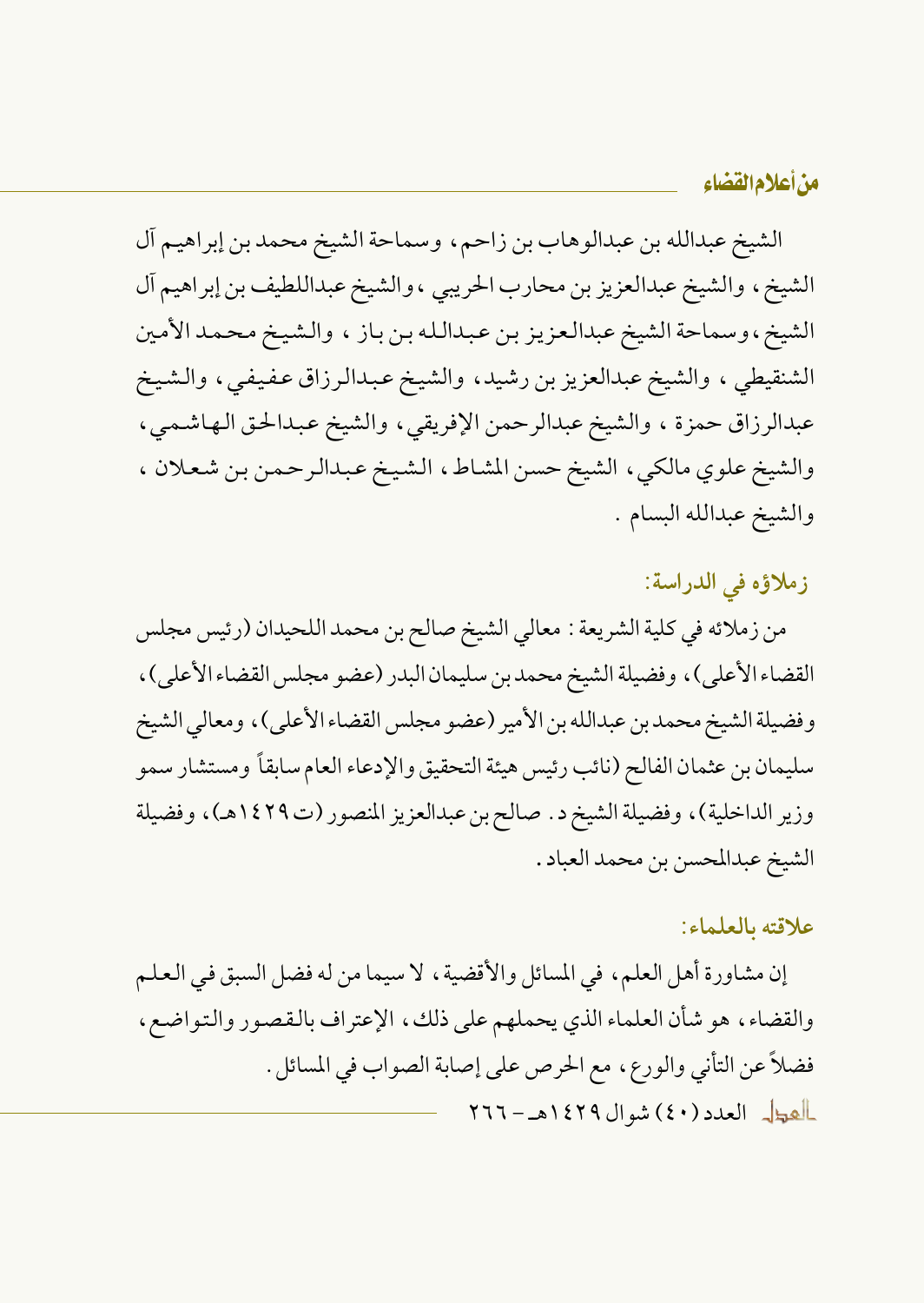الشيخ محمد بن عبدالله بن عبدالعزيز السياري

ويتأكد هذا الأمر إذا كانت المسألة خصومة وواقعة منظورة، ومن دقائق القضايا والنوازل، وكان المترجم له ممن يشاور العلماء، ويستأنس برأيهم.

وقد كان له عدة مكاتبات مع سماحة رئيس القضاة ومفتى الديار السعوديةالشيخ محمد بن إبراهيم آل الشيخ ومع سماح الشيخ عبد العزيز بن باز وفضيلة الشيخ عبد العزيز بن صالح والشيخ عبدالله بن محمد بن زاحم - رحمهم الله جميعاً - .

ولايته القضاء:

بعد تخرجه من كلية الشريعة عام (١٣٧٩هـ)، ألز مه سماحة رئيس القضاة الشيخ محمد بن إبراهيم أل الشيخ بولاية القضاء .

عُين على إثر ذلك ملازماً فضائياً في محكمة مكة المكرمة ٧/ ٤/ ١٣٨٠هـ، عند فضيلة رئيس المحكمة الشيخ عبدالله بن عمر بن دهيش .

وبعد سنة الملازمة انتدب للعمل في محكمة قريات الملح(٦) بتاريخ ٢/ ٤/ ١٣٨١هـ، وهو على وظيفة ملازم قضائي لعدم وجود قاض. ثم عيّن قاضياً في محكمة الوجه بتاريخ ٥/ ١/ ١٣٨٢هـ. ثم نقل مساعداً لرئيس محكمة تبوك بتاريخ ٨/ ٩/ ١٣٨٢هـ. ثم نقل منها إلى محكمة أملج بتاريخ ٧ / ٧ / ١٣٨٦هـ. ثم نقل منها إلى محكمة تثليت(٧) بتاريخ (٨/ ٦/ ١٣٨٩هـ. ثم نقل منها إلى محكمة ميسان(٨) بتاريخ ٢٩/ ٨/ ١٣٩٢هـ.

(١٠) بلدة في إقليم السر، شمال الرياض .

( ١١) بلدة في وادي، وهي الآن محافظة شمال مكة .

٢٦٧ - العدد (٤٠) شوال ١٤٢٩هـ العط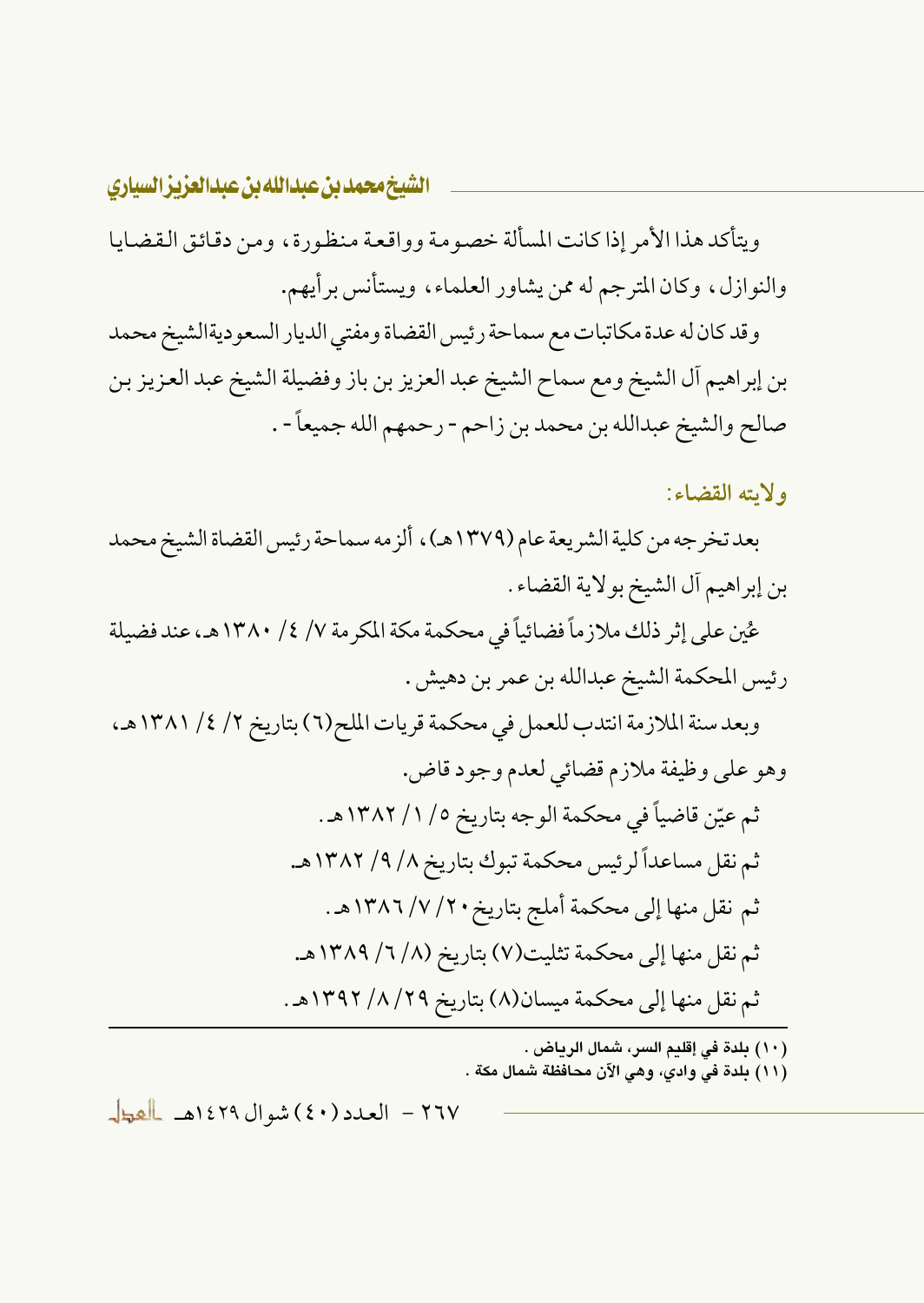وله شقيق توفي في ريعان شبابه وشقيقة واحدة. وأحد عشر إبناً وسبع بنات من زوجتين .

(١٢) ظلم وهي مركز إداري يتبع محافظة الطائف .<br>(١٣) في بعض أوراقه، عندما كان في محكمة الكامل، أنه كان ينتدب لأربع قرى (الجمرة)، والحرة، والغريف، ومدركة). العطل العدد (٤٠) شوال ١٤٢٩هـ - ٢٦٨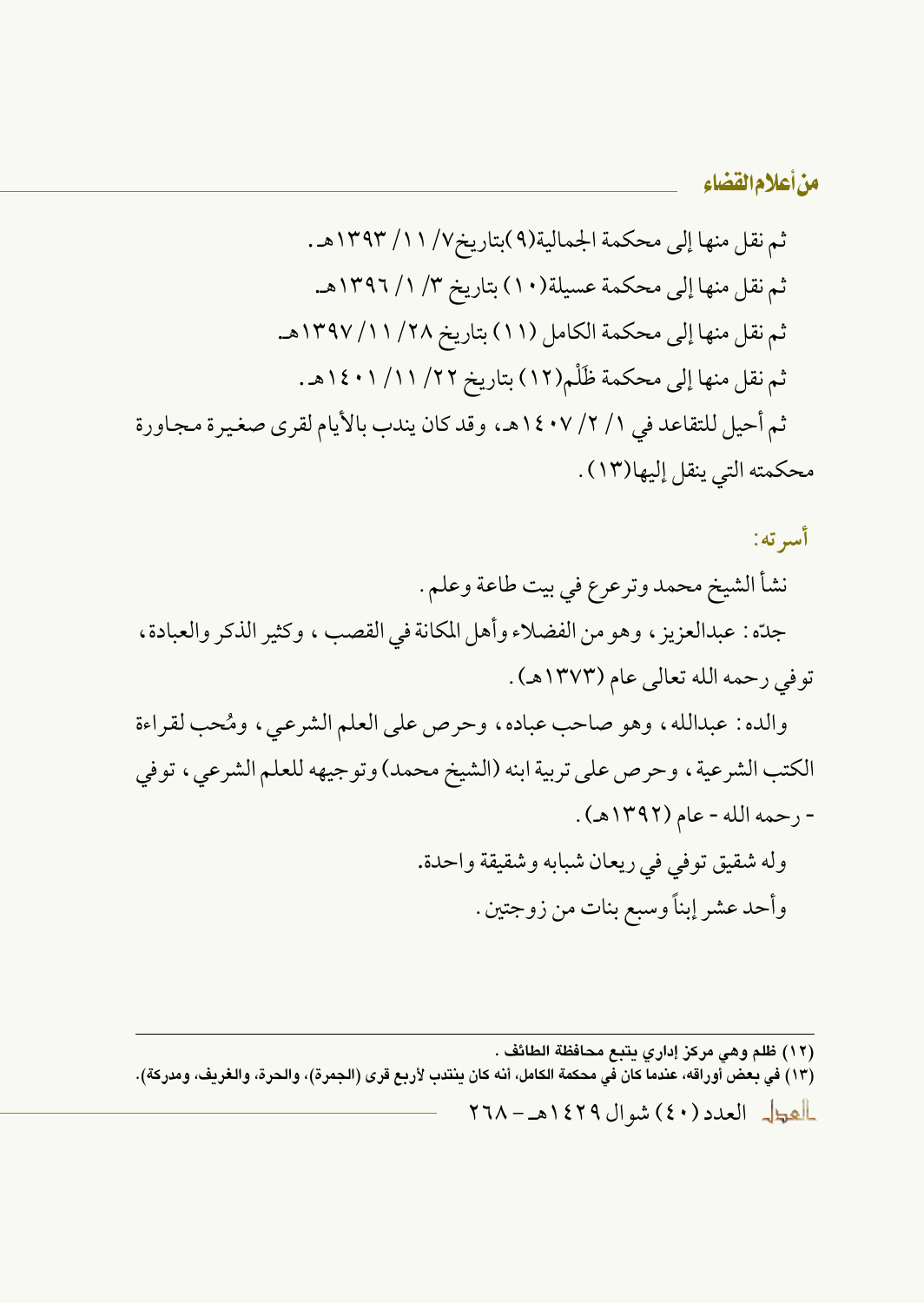الشيخ محمد بن عبدالله بن عبدالعزيزالسياري

# صفاته الخَلقية:

كان - رحمه الله - حنطى اللون، عريض ما بين المنكبين، معتدل الجسم لا بالنحيل ولا المتين، طويل القامة، لحيته ليست بالطويلة على ذقنه، خالي الشعر في العارضين .

صفاته الخُلُقية:

كان - رحمه الله - ، سهل المعشر ، طيب الكلمة ، صاحب دعابة ، لا يتطلب مفقوداً ، ولا يتكلف موجوداً، لا يخلو من حدة أحياناً، تخالطه شدة في بعض حديثه، إذا احتاج الأمر لذلك .

## من مو اقفه:

من المواقف التي مرت به - رحمه الله - لما كان بالقصب ، أنه أثناء حفظه للقر آن الكريم ، استصعبت عليه (سورة الرحمن)، فأخذ يعالجها ليل نهار، في كل أوقاته، حتى صار يحلم بها وهو نائم، إلى أن ضبطها(١٤).

ومن مواقفه في عمله، أنه - رحمه الله - كان حريصاً على شؤون الموظفين العاملين عنده، ويهتم بأحوالهم المادية، ففي خطاب منه - رحمه الله - لوزارة العدل، في بداية عمله في محكمة ظلم، طلب الموافقة على زيادة رواتب الموظفين بالمحكمة، لجدهما ونشاطهما في العمل، وتمت الموافقة على ذلك.

ومن مواقفه كذلك، أنه لما كان قاضياً في محكمة تثليث –وهي تابعة إدارياً لمنطقة عسير – زار صاحب السمو الملكي الأمير خالد الفيصل بلدة تثليث؛ بمناسبة تعيينه أميراً (١٤) ذكر ذلك الشيخ عبدالله الجريان، وأسندها للوالد.

٢٦٩ - العدد (٤٠) شوال ١٤٢٩هـ العطل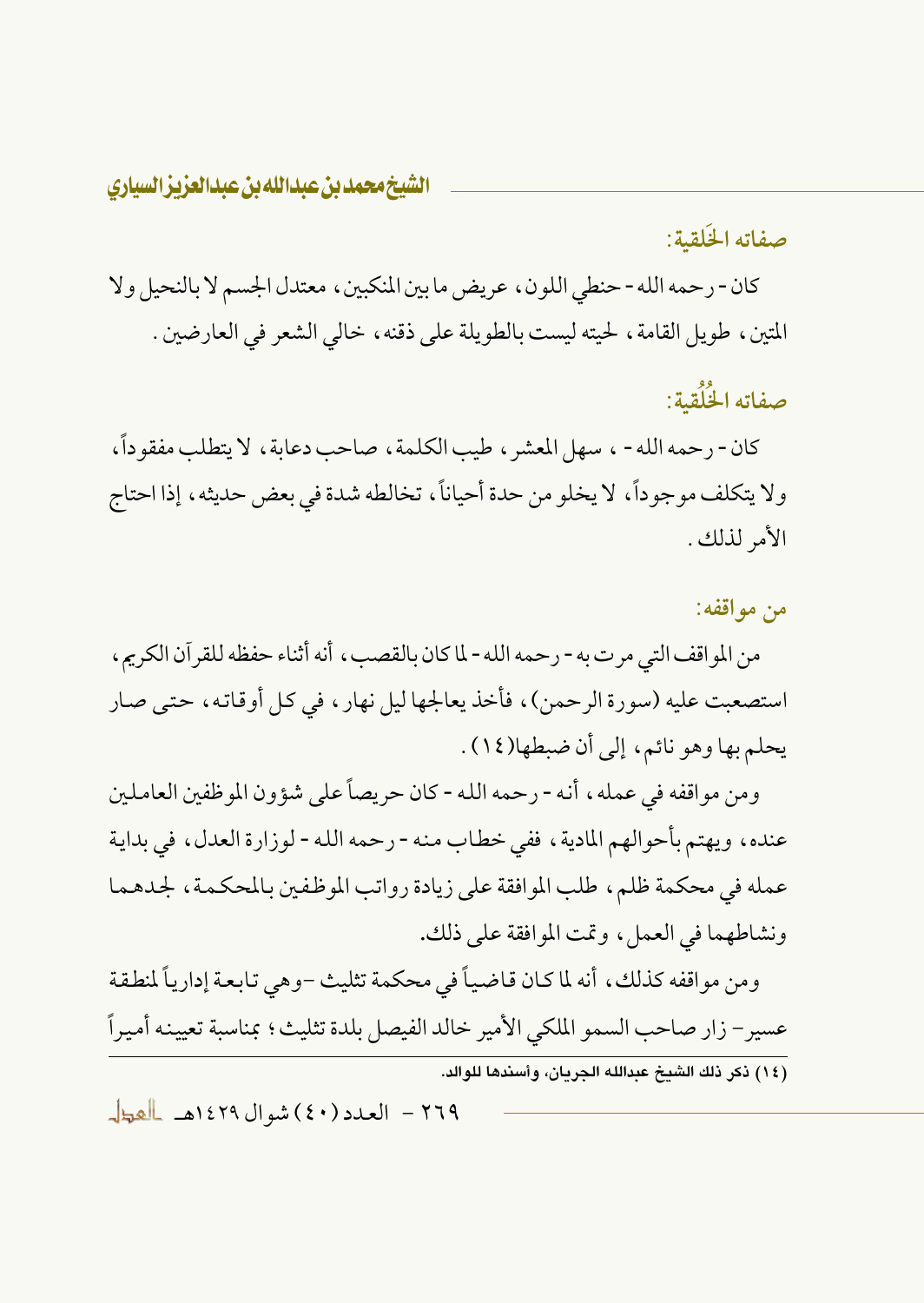لمنطقة عسيرٍ ، وقد أناب الأهالي الشيخ محمد لإلقاء كلمتهم نيابة عنهم، فكان ذلك في حفل الاستقبال، ولم يكن في برنامج الحفل أن يلقى الأمير كلمة له، فلما انتهى الشيخ محمد من إلقاء الكلمة ، اتجه للأمير وطلب منه أن يلقى كلمة يطمئن فيها الأهالي ، حيث كان الأمير جديداً عليهم، فألقى الأمير خالد الكلمة، ورحب فيها بالأهالي وطمأنهم، والحفل مسجل صوتياً بوزارة الإعلام .

ومن مواقفه العائلية ، ما يذكره لي أحد أخوتي من أبي : إن الوالد رحمه الله كان يوقظ جميع من في البيت أثناء الإجازات الرسمية عند التاسعة صباحاً، ويرى أن النوم بعدها كسلاً وليس راحة .

ومن مواقفه التي تدل على وضوحه وعدم مجاملته في الحق، وقطع الطريق على ضعاف النفوس، أنه ذات مرة كان في مجلسه بعد العصر ، لما كان في ظلم، وكان من بين الحضور أحد سكان البلدة، وكان معروفاً بسوء طويته، وعدم أمانته، وكان يظن أن الشيخ لا يعرف عنه شيئاً، فبدأ يتحدث مظهراً الصدق، متخذاً لبوس النصح : يا شيخ ترى بعض سكان البلد فيهم خيانة وغش، وأنا أبخصهم وأعرفهم جيداً، فاجعلني مستشارك، وساعدك الأيمن، في القضايا والخصومات . فباغته الشيخ محمد ورد عليه في الحال بسرعة بديهة ، وقال : «لو كنت ساعدي الأيمن لقطعته»! . فبهت ، وعلم أن الشيخ على دراية به .

ومن تعامله مع أولاده ، أنه كان يحرص على تربية الكبير منهم ، ويشجعه على القراءة ، والاستفادة من الوقت، فكان أولاده يلهون ويلعبون، فينادي الأكبر منهم، ويطلب منه

العطل العدد (٤٠) شوال ١٤٢٩هـ - ٢٧٠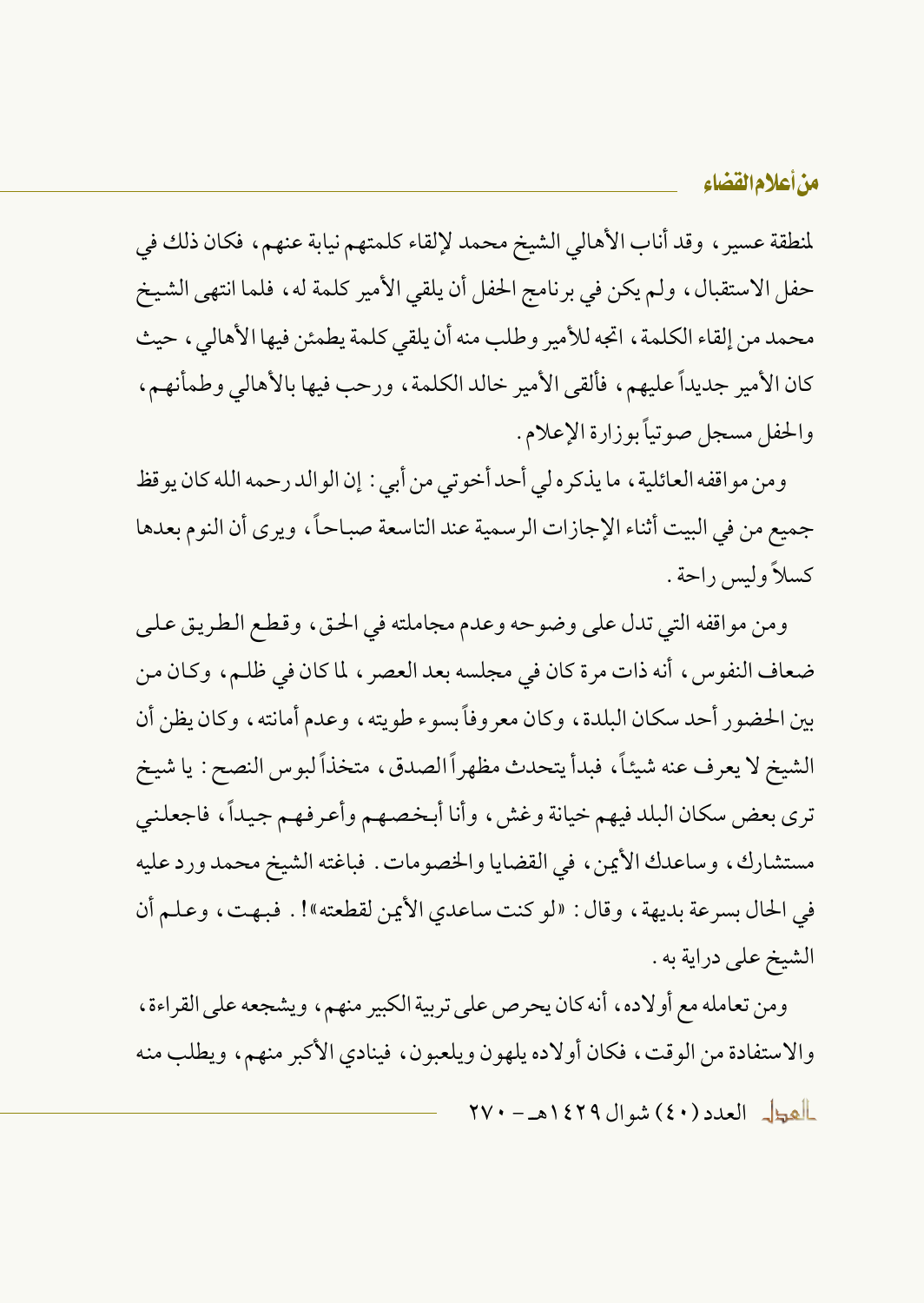الشيخ محمد بن عبدالله بن عبدالعزيزالسياري

القراءة عليه في كتاب معه ، ومن تشجيعه له يقول : هذا الكتاب ملك لك فحافظ عليه ، واقرأ علىَّ منه .

صلاته بالمسحد الأقصى:

يسِّر الله للوالد الصلاة بالمسجد الأقصبي، عندما كان في محكمة القريات عام (۱۳۸۱هه)، وكان قد صحب معه والدته، وزوجته، وابن أخته .

وفاته:

كان الشيخ يتمتع بصحة جيدة حتى توفى ، وكان من عادته في الإجازة الصيفية ، زيارة مدينة الرياض، وقضاء الإجازة فيها، حيث الأهل والأولاد، وفور حلول الإجازة، عزم على السفر للرياض، وذلك فجر يوم السابع والعشرين من شهر شوال لعام ١٤٠٧هـ، على طريق الحجاز القديم (خط عفيف)، وكان معه في السيارة : ابنه عبدالرحمن يقود السيارة، وزوجته، وأبناؤه: فهد، وإبراهيم، وخالد كاتب هذه الترجمة.

وقبل بلدة حلبان بحدود ٢٠ كيلاً، حصل لنا حادث إثر اصطدام السيارة بشاحنة في الطريق، وكانت قوة الحادث على جهة والدى -رحمه الله - ، الذي فاضت روحه إلى بارئها، ونُقل لمستشفى حلبان، ثم الرياض، وأديت عليه الصلاة هناك، ودُفن في مقبرة العود.

رحم الله الشيخ القاضي محمد، ورفع منزلته في عليين، وألحقه بعباده الصالحين . وصي الله وسلم على نبينا محمد وعلى أله وصحبه أجمعين .

٢٧١ - العدد (٤٠) شوال ١٤٢٩هـ العطل